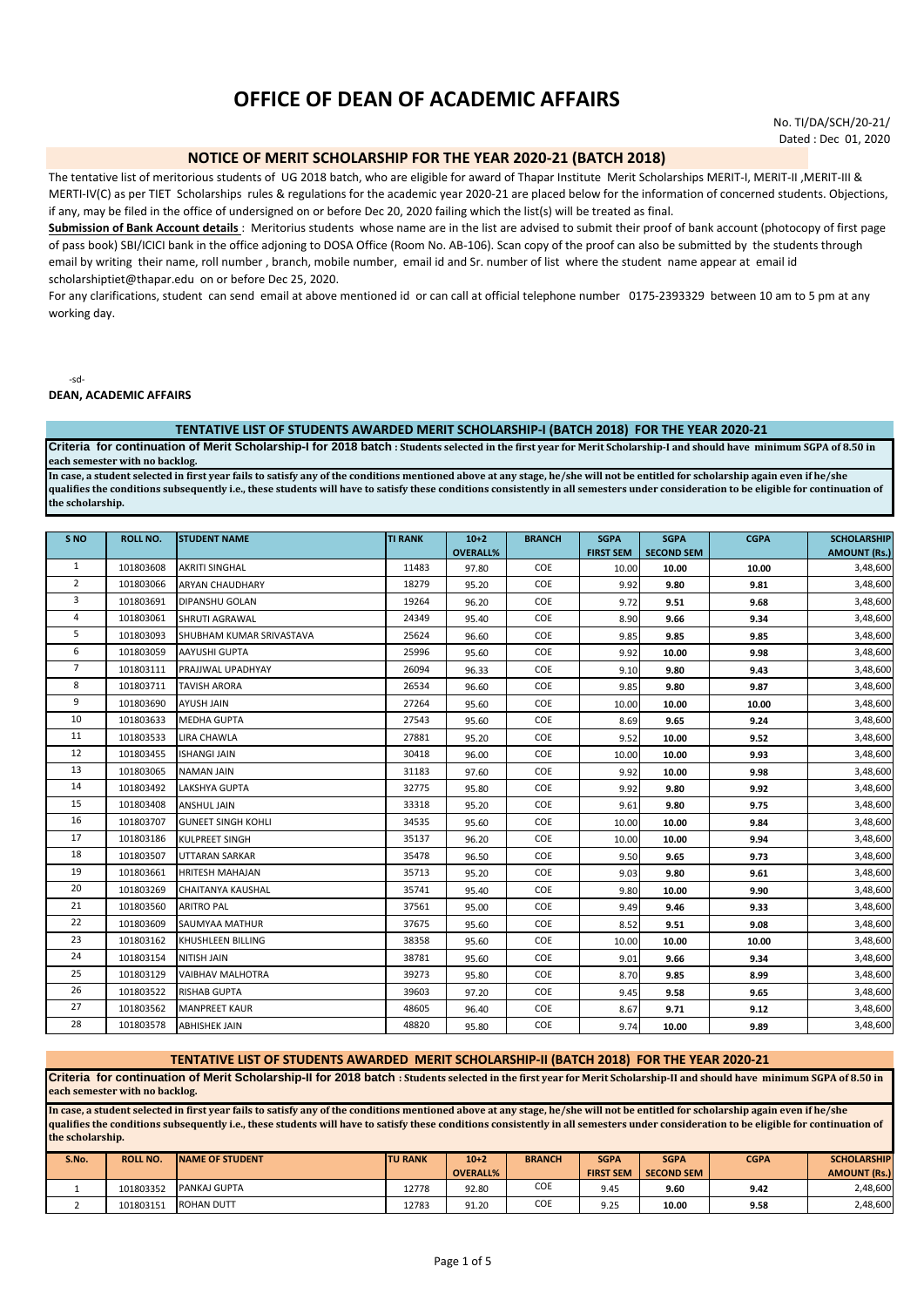| 3              | 101803226 | <b>HARSH SINGHAL</b>        | 13917 | 92.80 | COE        | 9.85  | 9.80  | 9.79  | 2,48,600 |
|----------------|-----------|-----------------------------|-------|-------|------------|-------|-------|-------|----------|
| 4              | 101803178 | <b>RAZIK SINGH GREWAL</b>   | 15518 | 94.40 | COE        | 9.54  | 10.00 | 9.60  | 2,48,600 |
| 5              | 101803574 | <b>MOHIT GOYAL</b>          | 15739 | 94.20 | COE        | 9.92  | 10.00 | 9.95  | 2,48,600 |
| 6              | 101803698 | <b>GOURISH SINGLA</b>       | 15803 | 90.00 | COE        | 9.30  | 9.38  | 9.14  | 2,48,600 |
| $\overline{7}$ | 101803702 | <b>KARTIK SINGLA</b>        | 16090 | 93.80 | COE        | 9.45  | 9.65  | 9.55  | 2,48,600 |
| 8              | 101803126 | <b>PRAKHAR JINDAL</b>       | 16195 | 94.00 | COE        | 9.40  | 10.00 | 9.55  | 2,48,600 |
| 9              | 101803185 | UTKARSH AGARWAL             | 16671 | 90.83 | COE        | 8.56  | 9.20  | 9.07  | 2,48,600 |
| 10             | 101803131 | <b>JAY PARMANI</b>          | 17722 | 94.80 | COE        | 9.92  | 10.00 | 9.92  | 2,48,600 |
| 11             | 101803290 | ADITYA KUMAR SINGH          | 18090 | 93.60 | COE        | 9.61  | 9.73  | 9.77  | 2,48,600 |
| 12             | 101803555 | <b>PULKIT GUPTA</b>         | 18095 | 93.20 | COE        | 9.47  | 9.38  | 9.44  | 2,48,600 |
| 13             | 101803006 | PRIYANKA GUPTA              | 19045 | 91.20 | COE        | 9.72  | 9.66  | 9.67  | 2,48,600 |
| 14             | 101803706 | <b>ABHINAV GOYAL</b>        | 19359 | 94.40 | COE        | 9.34  | 9.80  | 9.55  | 2,48,600 |
| 15             | 101803167 | <b>PRAKIRTI GUMBER</b>      | 19390 | 93.00 | COE        | 9.41  | 9.66  | 9.59  | 2,48,600 |
| 16             | 101803466 | <b>DHRUV BANSAL</b>         | 20771 | 92.60 | COE        | 9.65  | 9.80  | 9.82  | 2,48,600 |
| 17             | 101803654 | <b>MANAN KAPILA</b>         | 21153 | 93.00 | COE        | 9.76  | 10.00 | 9.50  | 2,48,600 |
| 18             | 101803243 | <b>VANSHIKA BHATIA</b>      | 21192 | 92.80 | COE        | 9.29  | 9.50  | 9.58  | 2,48,600 |
| 19             | 101803293 | NAVPREET SINGH KAPOOR       | 21818 | 91.00 | COE        | 9.03  | 10.00 | 9.70  | 2,48,600 |
| 20             | 101803722 | <b>GAGAN SINGHAL</b>        | 22659 | 92.00 | COE        | 9.54  | 9.71  | 9.39  | 2,48,600 |
| 21             | 101803640 | <b>SAHIL MOR</b>            | 23103 | 94.00 | COE        | 9.69  | 9.65  | 9.71  | 2,48,600 |
| 22             | 101803249 | HITARTH GANDHI              | 23281 | 93.00 | COE        | 9.92  | 10.00 | 9.95  | 2,48,600 |
| 23             | 101803686 | DIPESH JINDAL               | 23825 | 94.00 | COE        | 10.00 | 10.00 | 10.00 | 2,48,600 |
| 24             | 101803577 | <b>PURUJIT GUPTA</b>        | 24244 | 94.40 | COE        | 9.40  | 9.66  | 9.50  | 2,48,600 |
| 25             | 101803233 | <b>ARPIT GUPTA</b>          | 24342 | 91.20 | COE        | 8.78  | 10.00 | 9.16  | 2,48,600 |
| 26             | 101803472 | <b>GURMAN SINGH BHULLAR</b> | 25741 | 92.80 | COE        | 9.41  | 9.65  | 9.55  | 2,48,600 |
| 27             | 101808053 | <b>BHARGAV THAKUR</b>       | 26133 | 91.00 | <b>MEE</b> | 9.83  | 10.00 | 9.81  | 2,48,600 |
| 28             | 101803705 | <b>TANISHO BHALLA</b>       | 26137 | 90.60 | COE        | 9.43  | 9.80  | 9.76  | 2,48,600 |
| 29             | 101803669 | ANMOL JINDAL                | 26997 | 93.00 | COE        | 9.49  | 9.36  | 9.33  | 2,48,600 |
|                |           |                             |       |       |            |       |       |       |          |

# **TENTATIVE LIST OF AWAREDE STUDENTS MERIT SCHOLARHSIP-III (BATCH-2018) FOR THE YEAR 2020-21**

**Criteria for Merit scholarship-III of 2017 batch** : Covering first 10% of the students' strength (other than over and above intake & back loggers) in each discipline on the basis of AGPA only. No weightage shall be given to 10+2 marks for second year onwards. AGPA ≥ 8.00, No backlog in the year of consideration and should be in merit of his/her stream on the basis of AGPA in the preceding year.

| <b>BE- CHEMICAL ENGG.</b> |                 | <b>BATCH-2018</b>       | <b>STRENGTH - 22</b> |               |             |             |                    |
|---------------------------|-----------------|-------------------------|----------------------|---------------|-------------|-------------|--------------------|
| Sr. No.                   | <b>REGN. NO</b> | <b>ISTUDENT NAME</b>    |                      | <b>BRANCH</b> | <b>AGPA</b> | <b>CGPA</b> | <b>SCHOLARSHIP</b> |
|                           |                 |                         |                      |               |             |             | AMOUNT (Rs.)       |
|                           | 101801016       | MAMNOON AZAM            |                      | <b>CHE</b>    | 9.90        | 9.65        | 91000              |
|                           | 101801015       | MUDITA TYAGI            | $\sim$               | CHE           | 9.84        | 9.25        | 91000              |
|                           | 101801001       | <b>DEEPANJAN MAITRA</b> |                      | <b>CHE</b>    | 9.79        | 9.26        | 91000              |

| <b>BE-CIVIL ENGG.</b> |                 | <b>BATCH-2018</b>            | <b>STRENGTH - 58</b> |                          |               |             |             |                    |
|-----------------------|-----------------|------------------------------|----------------------|--------------------------|---------------|-------------|-------------|--------------------|
| Sr. No.               | <b>REGN. NO</b> | <b>STUDENT NAME</b>          |                      |                          | <b>BRANCH</b> | <b>AGPA</b> | <b>CGPA</b> | <b>SCHOLARSHIP</b> |
|                       |                 |                              |                      |                          |               |             |             | AMOUNT (Rs.)       |
|                       | 101802018       | <b>ROBINPREET</b>            |                      | $\overline{\phantom{a}}$ | <b>CIE</b>    | 10.00       | 9.85        | 91000              |
|                       | 101802013       | <b>TAVNAIN KAUR</b>          |                      | $\overline{\phantom{a}}$ | <b>CIE</b>    | 10.00       | 9.76        | 91000              |
|                       | 101802002       | <b>HARNOOR SINGH AULAKH</b>  |                      | $\overline{\phantom{a}}$ | <b>CIE</b>    | 10.00       | 9.39        | 91000              |
|                       | 101802017       | VIRENDRA VIKRAM PRATAP SINGH |                      | <b>.</b>                 | <b>CIE</b>    | 9.94        | 9.66        | 91000              |
|                       | 101802005       | ROBIN SINGH SAINI            |                      | <b>.</b>                 | <b>CIE</b>    | 9.65        | 9.37        | 91000              |
|                       | 101802039       | <b>SAWAN PANDEY</b>          |                      |                          | <b>CIE</b>    | 9.37        | 9.15        | 91000              |

| <b>BE- COMPUTER ENGG.</b> |                 | <b>BATCH-2018</b>      | STRENGTH - 786           |                          |               |                          |             |             |                                           |
|---------------------------|-----------------|------------------------|--------------------------|--------------------------|---------------|--------------------------|-------------|-------------|-------------------------------------------|
| Sr. No.                   | <b>REGN. NO</b> | <b>STUDENT NAME</b>    |                          |                          | <b>BRANCH</b> |                          | <b>AGPA</b> | <b>CGPA</b> | <b>SCHOLARSHIP</b><br><b>AMOUNT (Rs.)</b> |
| 1                         | 101803287       | ANIKATE JINDAL         |                          | $\overline{\phantom{a}}$ | COE           | $\overline{\phantom{a}}$ | 10.00       | 9.89        | 124300                                    |
| $\overline{2}$            | 101803064       | YASH KUMAR             | $\overline{\phantom{a}}$ | $\overline{\phantom{a}}$ | COE           | $\overline{\phantom{a}}$ | 10.00       | 9.66        | 124300                                    |
| 3                         | 101803671       | <b>KARTIK SHARMA</b>   | $\overline{\phantom{a}}$ | $\overline{\phantom{a}}$ | COE           | $\overline{\phantom{a}}$ | 9.96        | 9.90        | 124300                                    |
| 4                         | 101803672       | <b>KUSHAGAR SHARMA</b> |                          | $\overline{\phantom{a}}$ | COE           | $\overline{\phantom{a}}$ | 9.96        | 9.89        | 124300                                    |
| 5                         | 101803607       | <b>PARTH MAHAJAN</b>   | $\overline{\phantom{a}}$ | $\overline{\phantom{a}}$ | COE           | $\overline{\phantom{a}}$ | 9.96        | 9.79        | 124300                                    |
| 6                         | 101833001       | <b>MAITRI TIWARI</b>   |                          | $\overline{\phantom{a}}$ | COE           | $\overline{\phantom{a}}$ | 9.94        | 9.75        | 124300                                    |
| $\overline{7}$            | 101853039       | PARTH ARORA            | $\overline{\phantom{a}}$ | $\overline{\phantom{a}}$ | COE           | $\overline{\phantom{a}}$ | 9.93        | 9.96        | 124300                                    |
| 8                         | 101803655       | RAJEEV SINGLA          | $\overline{\phantom{a}}$ | $\overline{\phantom{a}}$ | COE           | $\overline{\phantom{a}}$ | 9.93        | 9.91        | 124300                                    |
| 9                         | 101803311       | PAYAL                  | $\overline{\phantom{a}}$ | $\overline{\phantom{a}}$ | COE           | $\overline{\phantom{a}}$ | 9.93        | 9.85        | 124300                                    |
| 10                        | 101803329       | <b>VEDANT GUPTA</b>    | $\overline{\phantom{0}}$ | $\overline{\phantom{a}}$ | COE           |                          | 9.93        | 9.64        | 124300                                    |
| 11                        | 101803463       | <b>ABHISHEK JINDAL</b> | $\overline{\phantom{a}}$ | $\overline{\phantom{a}}$ | <b>COE</b>    | $\overline{\phantom{a}}$ | 9.93        | 9.33        | 124300                                    |
| 12                        | 101983030       | <b>AKSHIT KUMAR</b>    |                          | $\overline{\phantom{a}}$ | COE           | $\overline{\phantom{a}}$ | 9.92        | 9.81        | 124300                                    |
| 13                        | 101803604       | SIDDHARTH AGARWAL      |                          |                          | COE           | $\overline{\phantom{a}}$ | 9.92        | 9.77        | 124300                                    |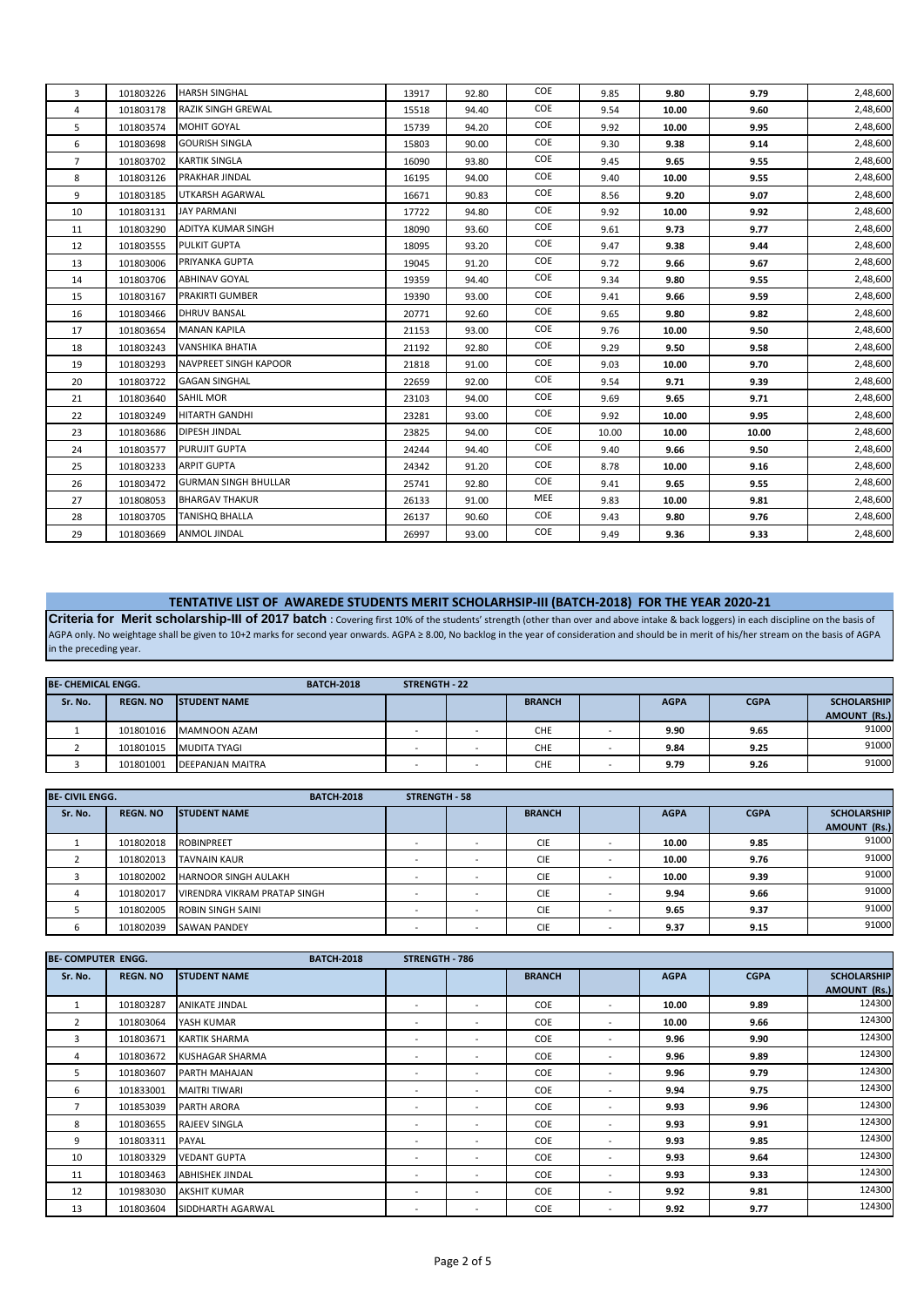| 14 | 101983047 | PARTH VERMA             | ÷,                           | $\overline{a}$           | COE | $\overline{\phantom{a}}$ | 9.91 | 9.66 | 124300 |
|----|-----------|-------------------------|------------------------------|--------------------------|-----|--------------------------|------|------|--------|
| 15 | 101983041 | <b>VAIBHAV GOYAL</b>    |                              | ٠                        | COE |                          | 9.90 | 9.74 | 124300 |
| 16 | 101803458 | LIZA MOHINDRA           | $\overline{\phantom{a}}$     |                          | COE |                          | 9.89 | 9.86 | 124300 |
| 17 | 101803670 | NIKHIL BANSAL           | $\sim$                       | $\overline{\phantom{a}}$ | COE | $\overline{\phantom{a}}$ | 9.89 | 9.72 | 124300 |
|    |           |                         |                              |                          |     |                          |      |      | 124300 |
| 18 | 101803650 | <b>ADITI BANSAL</b>     | $\overline{\phantom{a}}$     | $\blacksquare$           | COE | $\overline{\phantom{a}}$ | 9.89 | 9.50 |        |
| 19 | 101803281 | PARNEET SINGH           | $\overline{\phantom{a}}$     | $\overline{\phantom{a}}$ | COE | $\overline{\phantom{a}}$ | 9.86 | 9.88 | 124300 |
| 20 | 101983033 | RITIK AGGARWAL          |                              | ÷,                       | COE |                          | 9.86 | 9.85 | 124300 |
| 21 | 101803362 | <b>ISHA SINGAL</b>      | $\overline{\phantom{a}}$     | $\overline{a}$           | COE | $\overline{\phantom{a}}$ | 9.86 | 9.81 | 124300 |
| 22 | 101803436 | PRANAY BHATIA           | $\sim$                       | $\overline{\phantom{a}}$ | COE | $\sim$                   | 9.86 | 9.54 | 124300 |
|    |           |                         |                              |                          |     |                          |      |      | 124300 |
| 23 | 101803431 | AKASH SEHGAL            | $\overline{\phantom{a}}$     | $\overline{\phantom{a}}$ | COE | $\overline{\phantom{a}}$ | 9.86 | 9.39 |        |
| 24 | 101803116 | <b>AVIK KUTHIALA</b>    | $\overline{\phantom{a}}$     | $\overline{\phantom{m}}$ | COE | $\overline{\phantom{a}}$ | 9.86 | 9.37 | 124300 |
| 25 | 101803556 | <b>JATIN JINDAL</b>     | ÷,                           | $\overline{\phantom{a}}$ | COE | $\sim$                   | 9.83 | 9.84 | 124300 |
| 26 | 101803451 | <b>MANAN GARG</b>       | $\overline{\phantom{a}}$     | $\overline{\phantom{a}}$ | COE | $\sim$                   | 9.83 | 9.84 | 124300 |
| 27 | 101803240 |                         |                              |                          | COE |                          | 9.82 | 9.83 | 124300 |
|    |           | <b>TARANJOT SINGH</b>   |                              |                          |     |                          |      |      |        |
| 28 | 101803379 | ASLESHA                 | ÷,                           | $\overline{\phantom{a}}$ | COE | $\sim$                   | 9.82 | 9.52 | 124300 |
| 29 | 101803272 | <b>BIBEKPREET SINGH</b> | $\overline{\phantom{a}}$     | $\overline{\phantom{a}}$ | COE | $\overline{\phantom{a}}$ | 9.80 | 9.85 | 124300 |
| 30 | 101803375 | PALLAVI GARG            | $\overline{a}$               | $\overline{\phantom{m}}$ | COE | $\overline{\phantom{a}}$ | 9.80 | 9.82 | 124300 |
| 31 | 101983034 | PARSHANT ASIJA          | ÷,                           | ÷,                       | COE |                          | 9.80 | 9.80 | 124300 |
|    |           |                         |                              |                          |     |                          |      |      | 124300 |
| 32 | 101803176 | ATINDERPAL KAUR         | ÷,                           | $\overline{\phantom{a}}$ | COE | $\sim$                   | 9.80 | 9.78 |        |
| 33 | 101803163 | <b>JASMEHAK KAUR</b>    | $\sim$                       |                          | COE |                          | 9.80 | 9.72 | 124300 |
| 34 | 101803169 | <b>EKNOOR KAUR</b>      | $\qquad \qquad \blacksquare$ | $\overline{\phantom{a}}$ | COE | $\overline{\phantom{a}}$ | 9.80 | 9.45 | 124300 |
| 35 | 101803143 | K LIKHITA               | $\qquad \qquad \blacksquare$ | $\overline{\phantom{m}}$ | COE | $\overline{\phantom{a}}$ | 9.79 | 9.85 | 124300 |
| 36 | 101803384 | <b>ANKUSH GUPTA</b>     | $\overline{\phantom{a}}$     | $\overline{\phantom{m}}$ | COE | $\overline{\phantom{a}}$ | 9.79 | 9.60 | 124300 |
|    |           |                         |                              |                          |     |                          |      |      | 124300 |
| 37 | 101803637 | DISHA SHARMA            | $\overline{a}$               | $\overline{\phantom{a}}$ | COE | $\sim$                   | 9.79 | 9.53 |        |
| 38 | 101803278 | SATVIK MEHRA            |                              |                          | COE |                          | 9.78 | 9.78 | 124300 |
| 39 | 101983036 | <b>ARMAAN BAHL</b>      | $\overline{\phantom{a}}$     | $\overline{a}$           | COE | $\overline{\phantom{a}}$ | 9.78 | 9.73 | 124300 |
| 40 | 101803044 | VANSH LUTHRA            | $\overline{\phantom{a}}$     | $\overline{\phantom{a}}$ | COE | $\overline{\phantom{a}}$ | 9.77 | 9.34 | 124300 |
|    |           |                         |                              |                          |     |                          |      |      | 124300 |
| 41 | 101803042 | TANISHA GARG            | $\overline{\phantom{a}}$     | $\overline{\phantom{m}}$ | COE | $\overline{\phantom{a}}$ | 9.75 | 9.51 |        |
| 42 | 101803039 | <b>KARAN GOYAL</b>      | ÷,                           | ÷,                       | COE |                          | 9.73 | 9.75 | 124300 |
| 43 | 101803674 | <b>RITESH UPPAL</b>     | ÷,                           | $\overline{\phantom{a}}$ | COE | $\sim$                   | 9.72 | 9.73 | 124300 |
| 44 | 101803142 | <b>K VINAY</b>          | ÷,                           |                          | COE |                          | 9.71 | 9.81 | 124300 |
| 45 | 101803376 | <b>NIKHIL KAUSHAL</b>   | $\sim$                       | $\overline{\phantom{a}}$ | COE | $\sim$                   | 9.71 | 9.56 | 124300 |
|    |           |                         |                              |                          |     |                          |      |      | 124300 |
| 46 | 101803095 | <b>MANMEET KAUR</b>     | $\overline{\phantom{a}}$     | $\overline{\phantom{a}}$ | COE | $\overline{\phantom{a}}$ | 9.70 | 9.69 |        |
| 47 | 101803209 | AADARSH GUPTA           | $\overline{\phantom{a}}$     | ÷,                       | COE | $\overline{\phantom{a}}$ | 9.68 | 9.70 | 124300 |
| 48 | 101803298 | <b>SANYAM JAIN</b>      | $\overline{a}$               | $\overline{\phantom{a}}$ | COE | $\overline{\phantom{a}}$ | 9.68 | 9.62 | 124300 |
| 49 | 101803232 | <b>PALKA GARG</b>       |                              |                          | COE |                          | 9.68 | 9.38 | 124300 |
| 50 | 101803488 | <b>GARVIT SHARMA</b>    | ÷,                           | $\overline{a}$           | COE | $\overline{\phantom{a}}$ | 9.66 | 9.78 | 124300 |
|    |           |                         |                              |                          |     |                          |      |      | 124300 |
| 51 | 101803366 | CHIRAG JAIN             | $\overline{\phantom{a}}$     | $\overline{\phantom{a}}$ | COE | $\overline{\phantom{a}}$ | 9.66 | 9.67 |        |
| 52 | 101983048 | <b>PARAS</b>            | $\qquad \qquad \blacksquare$ | $\overline{\phantom{m}}$ | COE | $\overline{\phantom{a}}$ | 9.66 | 9.53 | 124300 |
| 53 | 101803606 | <b>KARTIKEY NIGAM</b>   | ÷,                           | $\overline{\phantom{a}}$ | COE | $\sim$                   | 9.66 | 9.52 | 124300 |
| 54 | 101803409 | DEVANSHU SINGLA         | $\overline{\phantom{a}}$     | $\overline{a}$           | COE | $\sim$                   | 9.65 | 9.58 | 124300 |
| 55 | 101983062 | <b>MEHAK GARG</b>       |                              |                          | COE |                          | 9.65 | 9.43 | 124300 |
|    |           |                         |                              |                          |     |                          |      |      | 124300 |
| 56 | 101803136 | SHIVI AGARWAL           | ÷,                           | $\overline{\phantom{a}}$ | COE |                          | 9.64 | 9.66 |        |
| 57 | 101803676 | AMAN SHARMA             | $\blacksquare$               | $\blacksquare$           | COE | $\blacksquare$           | 9.64 | 9.60 | 124300 |
| 58 | 101983029 | VRINDA AGARWAL          | $\qquad \qquad \blacksquare$ | $\overline{\phantom{m}}$ | COE | $\overline{\phantom{a}}$ | 9.63 | 9.81 | 124300 |
| 59 | 101803429 | SHAURYA KHANNA          | $\overline{\phantom{a}}$     | $\overline{\phantom{a}}$ | COE | $\overline{\phantom{a}}$ | 9.63 | 9.46 | 124300 |
| 60 | 101983031 | KRITIKA AGGARWAL        | $\overline{\phantom{a}}$     | ٠                        | COE | $\overline{\phantom{a}}$ | 9.62 | 9.77 | 124300 |
|    |           |                         |                              |                          |     |                          |      |      | 124300 |
| 61 | 101803135 | <b>KARAN GOYAL</b>      | $\overline{a}$               | ÷.                       | COE | $\sim$                   | 9.62 | 9.43 |        |
| 62 | 101803579 | ANIKET                  | $\qquad \qquad \blacksquare$ | $\overline{\phantom{a}}$ | COE | $\overline{\phantom{a}}$ | 9.60 | 9.65 | 124300 |
| 63 | 101803469 | ASEEM KHULLAR           | $\overline{\phantom{a}}$     | $\overline{\phantom{a}}$ | COE | $\overline{\phantom{a}}$ | 9.60 | 9.62 | 124300 |
| 64 | 101803520 | DIVYA JAIN              | ÷,                           | ÷,                       | COE | $\overline{\phantom{a}}$ | 9.60 | 9.45 | 124300 |
| 65 | 101803602 | AMISH MENGI             | $\overline{\phantom{a}}$     | $\overline{\phantom{a}}$ | COE | $\overline{\phantom{a}}$ | 9.60 | 9.41 | 124300 |
|    |           |                         |                              |                          |     |                          |      |      | 124300 |
| 66 | 101803500 | <b>ADARSH SHARMA</b>    | $\overline{a}$               |                          | COE |                          | 9.60 | 9.36 |        |
| 67 | 101803225 | RAMANDEEP SINGH         | ÷,                           | $\overline{\phantom{a}}$ | COE | $\sim$                   | 9.60 | 9.25 | 124300 |
| 68 | 101803673 | PRATYUSH KUMAR TIWARI   | $\overline{\phantom{a}}$     | $\sim$                   | COE | $\sim$                   | 9.59 | 9.68 | 124300 |
| 69 | 101803638 | ANUJ SINGLA             | $\qquad \qquad \blacksquare$ | $\frac{1}{2}$            | COE | $\overline{\phantom{a}}$ | 9.59 | 9.62 | 124300 |
| 70 | 101803401 | <b>AYUSH GOEL</b>       | ÷,                           | $\overline{\phantom{a}}$ | COE |                          | 9.59 | 9.37 | 124300 |
|    |           |                         |                              |                          |     |                          |      |      | 124300 |
| 71 | 101803507 | UTTARAN SARKAR          | $\sim$                       | ٠                        | COE | $\blacksquare$           | 9.58 | 9.73 |        |
| 72 | 101803108 | <b>VINAY SINGH</b>      | $\sim$                       | ÷.                       | COE | $\overline{\phantom{a}}$ | 9.58 | 9.69 | 124300 |
| 73 | 101803660 | <b>JASKARAN SINGH</b>   | $\sim$                       | $\overline{\phantom{a}}$ | COE | $\overline{\phantom{a}}$ | 9.58 | 9.64 | 124300 |
| 74 | 101803198 | ABHIGYAN SHRESHTHA      | $\qquad \qquad \blacksquare$ | $\overline{\phantom{a}}$ | COE | $\overline{\phantom{a}}$ | 9.57 | 9.54 | 124300 |
| 75 | 101983057 | <b>RITISH GUPTA</b>     | ÷,                           | ÷,                       | COE |                          | 9.57 | 9.42 | 124300 |
|    |           |                         |                              |                          |     |                          |      |      |        |
| 76 | 101803621 | <b>GAURISH GARG</b>     | $\overline{\phantom{a}}$     | $\overline{\phantom{m}}$ | COE | $\overline{\phantom{a}}$ | 9.56 | 9.33 | 124300 |
| 77 | 101983032 | JAPANJOT SINGH          |                              |                          | COE |                          | 9.55 | 9.70 | 124300 |
| 78 | 101803013 | <b>TANIYA GUPTA</b>     | $\overline{\phantom{a}}$     | $\overline{\phantom{a}}$ | COE | $\blacksquare$           | 9.55 | 9.66 | 124300 |
| 79 | 101803703 | VARUN AGGARWAL          | $\overline{\phantom{a}}$     | $\blacksquare$           | COE | $\overline{\phantom{a}}$ | 9.55 | 9.62 | 124300 |
|    |           |                         |                              |                          |     |                          |      |      |        |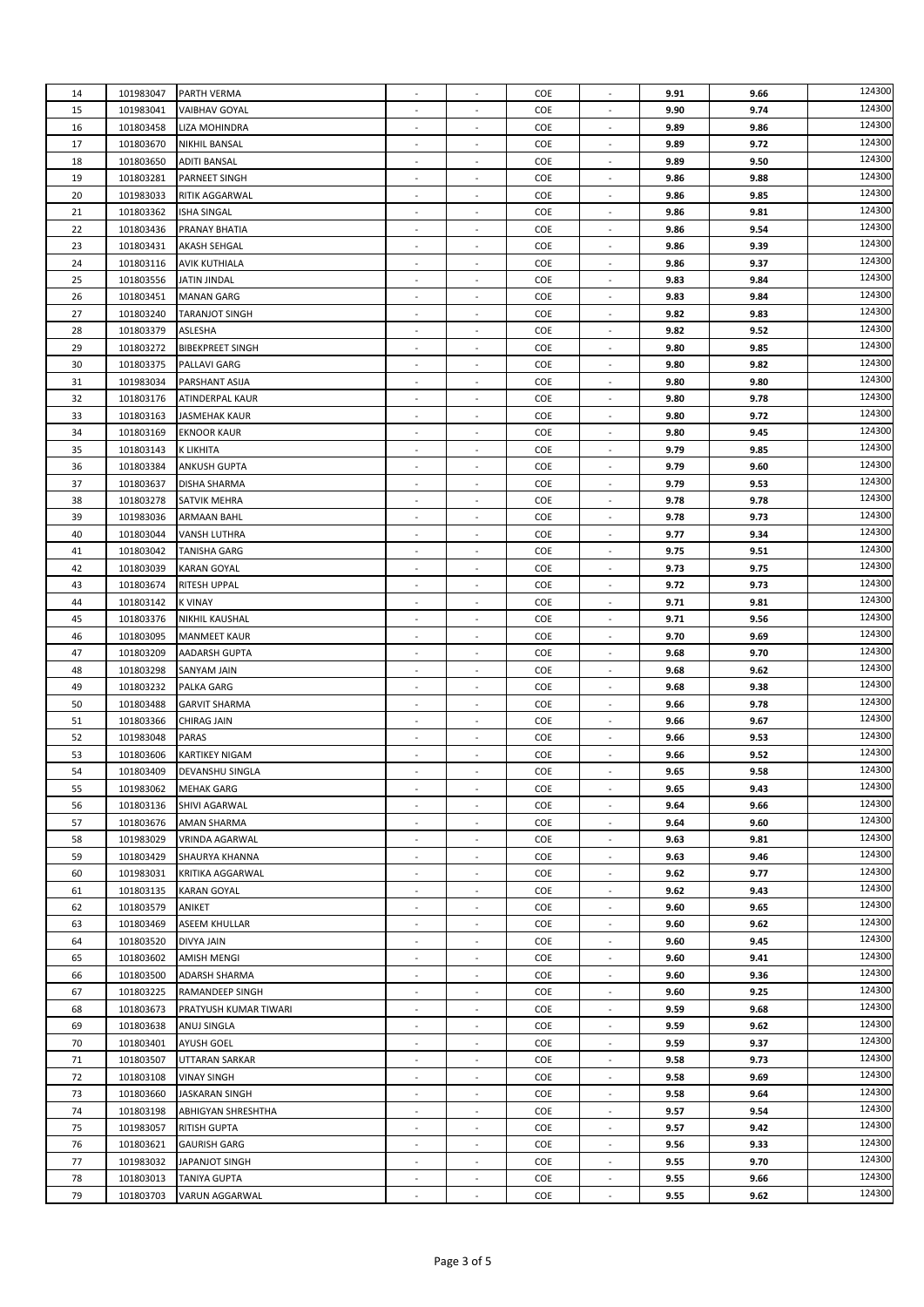|         | BE- COMPUTER SCIENCE & ENGG. |                        | <b>BATCH-2018</b> |                          | <b>STRENGTH - 71</b>     |               |                          |             |             |                     |
|---------|------------------------------|------------------------|-------------------|--------------------------|--------------------------|---------------|--------------------------|-------------|-------------|---------------------|
| Sr. No. | <b>REGN. NO</b>              | <b>STUDENT NAME</b>    |                   |                          |                          | <b>BRANCH</b> |                          | <b>AGPA</b> | <b>CGPA</b> | <b>SCHOLARSHIP</b>  |
|         |                              |                        |                   |                          |                          |               |                          |             |             | <b>AMOUNT (Rs.)</b> |
|         | 101816047                    | AKSHAT JAIN            |                   |                          | $\overline{\phantom{a}}$ | COSE          | $\overline{\phantom{a}}$ | 10.00       | 9.88        | 124300              |
|         | 101816046                    | <b>ARJUN GROVER</b>    |                   |                          |                          | COSE          |                          | 10.00       | 9.68        | 124300              |
|         | 101816005                    | <b>GAUTAM THAREJA</b>  |                   |                          |                          | COSE          | $\overline{\phantom{a}}$ | 9.91        | 9.96        | 124300              |
| -4      | 101816042                    | <b>SUSHANE SHARMA</b>  |                   |                          | $\overline{\phantom{a}}$ | COSE          |                          | 9.81        | 9.45        | 124300              |
| 5.      | 101816044                    | AMIYA RANJAN           |                   | $\overline{\phantom{a}}$ | $\overline{\phantom{a}}$ | COSE          |                          | 9.72        | 9.66        | 124300              |
| 6       | 101816051                    | <b>SHAMBHAVI SAHAY</b> |                   |                          |                          | COSE          |                          | 9.71        | 9.17        | 124300              |
|         | 101866020                    | <b>JATIN</b>           |                   |                          | $\overline{\phantom{a}}$ | COSE          |                          | 9.70        | 9.12        | 124300              |
| 8       | 101816014                    | <b>PRABHDEEP SINGH</b> |                   |                          |                          | COSE          | $\overline{\phantom{a}}$ | 9.64        | 8.84        | 124300              |

| <b>BE-ELECTRICAL ENGG.</b> |                 |                             | <b>BATCH-2018</b> | <b>STRENGTH-70</b> |   |               |                          |             |             |                    |
|----------------------------|-----------------|-----------------------------|-------------------|--------------------|---|---------------|--------------------------|-------------|-------------|--------------------|
| Sr. No.                    | <b>REGN. NO</b> | <b>STUDENT NAME</b>         |                   |                    |   | <b>BRANCH</b> |                          | <b>AGPA</b> | <b>CGPA</b> | <b>SCHOLARSHIP</b> |
|                            |                 |                             |                   |                    |   |               |                          |             |             | AMOUNT (Rs.)       |
|                            | 101804064       | <b>VISHIKA GOYAL</b>        |                   |                    |   | <b>ELE</b>    | $\overline{\phantom{a}}$ | 10.00       | 9.91        | 91000              |
|                            | 101804021       | <b>HARNAM SINGH DHILLON</b> |                   |                    | - | ELE           |                          | 10.00       | 9.90        | 91000              |
|                            | 101804016       | MANKHUSHPREET KAUR          |                   |                    |   | <b>ELE</b>    |                          | 9.93        | 9.79        | 91000              |
|                            | 101804042       | <b>ANKIT KUMAR</b>          |                   |                    |   | <b>ELE</b>    |                          | 9.91        | 9.82        | 91000              |
|                            | 101804043       | <b>JASLEEN KAUR</b>         |                   |                    |   | <b>ELE</b>    |                          | 9.91        | 9.81        | 91000              |
| 6                          | 101804013       | <b>MANJINDER KAUR</b>       |                   |                    |   | ELE           |                          | 9.85        | 9.34        | 91000              |
|                            | 101804036       | <b>ABHINAV RAI</b>          |                   | -                  | - | <b>ELE</b>    | $\overline{\phantom{a}}$ | 9.82        | 9.68        | 91000              |

|         |                 | <b>BE-ELECTRONICS INSTRUMENTATION &amp; CONT.</b><br><b>BATCH-2018</b> | <b>STRENGTH-33</b> |               |             |             |                     |
|---------|-----------------|------------------------------------------------------------------------|--------------------|---------------|-------------|-------------|---------------------|
| Sr. No. | <b>REGN. NO</b> | <b>STUDENT NAME</b>                                                    |                    | <b>BRANCH</b> | <b>AGPA</b> | <b>CGPA</b> | <b>SCHOLARSHIP</b>  |
|         |                 |                                                                        |                    |               |             |             | <b>AMOUNT (Rs.)</b> |
|         | 101805012       | <b>PUSHPAK ROOPRAO</b>                                                 |                    | <b>EIC</b>    | 9.91        | 9.69        | 91000               |
|         | 101805005       | <b>SPARSH GUPTA</b>                                                    |                    | EIC           | 9.68        | 9.32        | 91000               |
|         | 101805028       | RITHIK AGGARWAL                                                        |                    | EIC           | 9.65        | 9.36        | 91000               |
|         | 101805037       | ANKITA GANGWAR                                                         |                    | EIC           | 9.51        | 9.18        | 91000               |

|                | <b>BE- ELECTRONICS &amp; COMM.</b> | <b>BATCH-2018</b>              | STRENGTH-197             |                          |               |                          |             |             |                                           |
|----------------|------------------------------------|--------------------------------|--------------------------|--------------------------|---------------|--------------------------|-------------|-------------|-------------------------------------------|
| Sr. No.        | <b>REGN. NO</b>                    | <b>STUDENT NAME</b>            |                          |                          | <b>BRANCH</b> |                          | <b>AGPA</b> | <b>CGPA</b> | <b>SCHOLARSHIP</b><br><b>AMOUNT (Rs.)</b> |
| 1              | 101806001                          | <b>HARSH AGRAHARI</b>          | ٠.                       | $\overline{\phantom{a}}$ | <b>ECE</b>    | $\sim$                   | 10.00       | 9.97        | 107500                                    |
| 2              | 101806050                          | DARSHVIR SINGH GREWAL          | $\sim$                   | $\overline{\phantom{a}}$ | ECE           | $\sim$                   | 10.00       | 9.96        | 107500                                    |
| 3              | 101806042                          | <b>ANUBHAV CHAWLA</b>          | $\overline{\phantom{a}}$ | ٠                        | ECE           | $\overline{\phantom{a}}$ | 10.00       | 9.83        | 107500                                    |
| $\overline{4}$ | 101806034                          | <b>HARDIK GUPTA</b>            | $\overline{\phantom{a}}$ | ٠                        | ECE           | $\overline{\phantom{a}}$ | 9.93        | 9.74        | 107500                                    |
| 5              | 101806156                          | <b>VIPEN KUMAR</b>             | $\sim$                   | $\overline{\phantom{a}}$ | <b>ECE</b>    | $\sim$                   | 9.82        | 9.33        | 107500                                    |
| 6              | 101806117                          | <b>HARSHUL GARG</b>            | $\overline{\phantom{a}}$ | $\overline{\phantom{a}}$ | ECE           | $\sim$                   | 9.75        | 9.55        | 107500                                    |
| $\overline{7}$ | 101806112                          | <b>SIMRAN SHARMA</b>           | $\overline{\phantom{a}}$ | ٠                        | ECE           | $\overline{\phantom{a}}$ | 9.72        | 9.64        | 107500                                    |
| 8              | 101806207                          | <b>DEEKSHITHA GADDAM</b>       | $\overline{\phantom{a}}$ | $\overline{\phantom{a}}$ | ECE           | $\overline{\phantom{a}}$ | 9.72        | 9.44        | 107500                                    |
| 9              | 101806178                          | <b>DEEKSHA</b>                 | $\overline{\phantom{a}}$ | $\overline{\phantom{a}}$ | ECE           | $\sim$                   | 9.68        | 9.69        | 107500                                    |
| 10             | 101806054                          | <b>VAIBHAV SHROTRIYA</b>       | $\overline{\phantom{a}}$ | $\sim$                   | ECE           | $\sim$                   | 9.57        | 9.03        | 107500                                    |
| 11             | 101806102                          | <b>HARSH PALLAV GOVIND RAO</b> | $\overline{\phantom{a}}$ | $\overline{\phantom{a}}$ | ECE           | $\sim$                   | 9.43        | 9.52        | 107500                                    |
| 12             | 101806210                          | <b>SHIVAM SINHA</b>            | $\overline{\phantom{a}}$ | $\overline{\phantom{a}}$ | ECE           | $\overline{\phantom{a}}$ | 9.38        | 9.13        | 107500                                    |
| 13             | 101806128                          | <b>KETAN GUPTA</b>             | $\sim$                   | ٠                        | ECE           | $\overline{\phantom{a}}$ | 9.36        | 9.23        | 107500                                    |
| 14             | 101806092                          | <b>PANKAJ AGARWAL</b>          | $\overline{\phantom{a}}$ | $\overline{\phantom{a}}$ | ECE           | $\overline{\phantom{a}}$ | 9.36        | 9.14        | 107500                                    |
| 15             | 101806020                          | RUCHIKA SHARMA                 | $\overline{\phantom{a}}$ | $\overline{\phantom{a}}$ | ECE           | $\sim$                   | 9.33        | 8.82        | 107500                                    |
| 16             | 101806193                          | <b>JASKIRAT SINGH</b>          | $\overline{\phantom{a}}$ | $\overline{\phantom{a}}$ | ECE           | $\sim$                   | 9.32        | 9.04        | 107500                                    |
| 17             | 101856017                          | <b>DEVAANGINI MEHTA</b>        | $\sim$                   | $\overline{\phantom{a}}$ | <b>ECE</b>    | $\overline{\phantom{a}}$ | 9.27        | 9.10        | 107500                                    |
| 18             | 101806107                          | <b>IKSHNIK SALUJA</b>          | $\overline{\phantom{a}}$ | $\overline{\phantom{a}}$ | ECE           | $\overline{\phantom{a}}$ | 9.27        | 9.06        | 107500                                    |
| 19             | 101806123                          | LAKSHYA SAINI                  | $\sim$                   | ٠                        | ECE           | $\sim$                   | 9.25        | 9.11        | 107500                                    |
| 20             | 101986002                          | <b>AMISHA GUPTA</b>            |                          | ٠                        | ECE           |                          | 9.20        | 9.13        | 107500                                    |

| <b>BE- MECHANICAL ENGG.</b> |                 | <b>BATCH-2018</b>        | <b>STRENGTH-239</b> |                          |               |                          |             |             |                     |
|-----------------------------|-----------------|--------------------------|---------------------|--------------------------|---------------|--------------------------|-------------|-------------|---------------------|
| Sr. No.                     | <b>REGN. NO</b> | <b>STUDENT NAME</b>      |                     |                          | <b>BRANCH</b> |                          | <b>AGPA</b> | <b>CGPA</b> | <b>SCHOLARSHIP</b>  |
|                             |                 |                          |                     |                          |               |                          |             |             | <b>AMOUNT (Rs.)</b> |
|                             | 101808007       | <b>UPNISHAD KASTURI</b>  |                     | $\overline{\phantom{a}}$ | <b>MEE</b>    | $\overline{\phantom{a}}$ | 10.00       | 9.77        | 124300              |
| $\mathcal{L}$               | 101808148       | <b>ARSHVIR SINGH</b>     |                     | $\overline{\phantom{a}}$ | <b>MEE</b>    | $\overline{\phantom{a}}$ | 10.00       | 9.55        | 124300              |
|                             | 101808057       | ARMAANDEEP SINGH SANDHU  |                     | $\overline{\phantom{a}}$ | <b>MEE</b>    | $\overline{\phantom{a}}$ | 9.91        | 9.46        | 124300              |
| 4                           | 101808081       | <b>AMANDEEP SINGH</b>    |                     | $\overline{\phantom{a}}$ | <b>MEE</b>    | $\overline{\phantom{a}}$ | 9.83        | 9.30        | 124300              |
| $\mathcal{L}$               | 101808215       | <b>SHANKHANEEL BASAK</b> |                     | $\overline{\phantom{a}}$ | <b>MEE</b>    | $\overline{\phantom{a}}$ | 9.80        | 9.40        | 124300              |
| 6                           | 101808180       | JAIKARAN SINGH           |                     | $\overline{\phantom{a}}$ | <b>MEE</b>    | $\overline{\phantom{a}}$ | 9.76        | 9.55        | 124300              |
|                             | 101808152       | <b>HARSH GUPTA</b>       |                     | $\overline{\phantom{a}}$ | <b>MEE</b>    | $\overline{\phantom{a}}$ | 9.76        | 9.47        | 124300              |
| 8                           | 101808193       | SUDHANSHU SUANDIA        | -                   | $\overline{\phantom{a}}$ | <b>MEE</b>    | $\overline{\phantom{a}}$ | 9.76        | 9.43        | 124300              |
| 9                           | 101808094       | SIDDHARTH MAHAJAN        |                     | $\overline{\phantom{a}}$ | <b>MEE</b>    | $\overline{\phantom{a}}$ | 9.75        | 9.42        | 124300              |
| 10                          | 101808078       | <b>AVIRAL CHHARIA</b>    |                     | $\overline{\phantom{a}}$ | MEE           | $\overline{\phantom{a}}$ | 9.75        | 9.40        | 124300              |